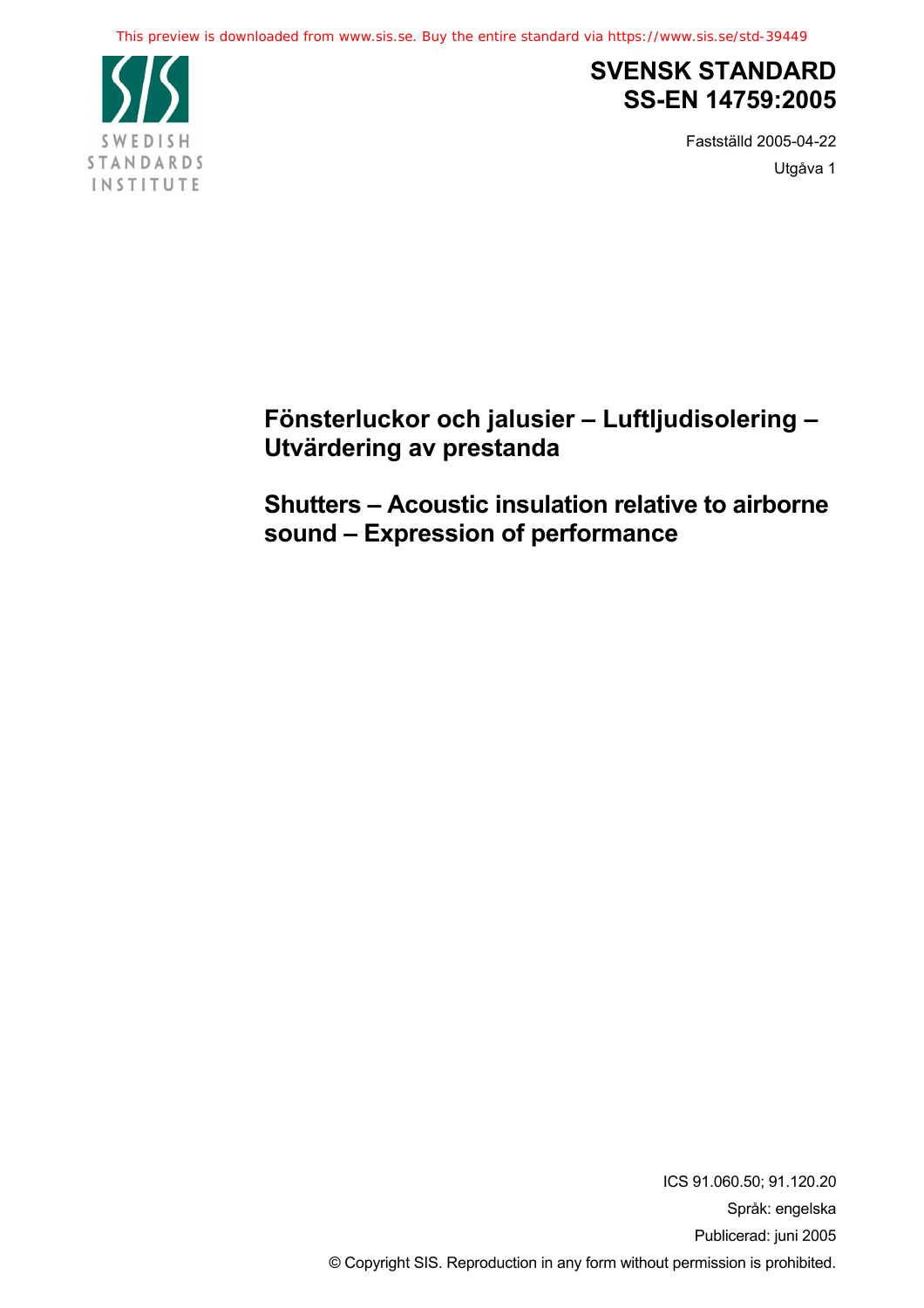Europastandarden EN 14759:2005 gäller som svensk standard. Detta dokument innehåller den officiella engelska versionen av EN 14759:2005.

The European Standard EN 14759:2005 has the status of a Swedish Standard. This document contains the official English version of EN 14759:2005.

Upplysningar om **sakinnehållet** i standarden lämnas av SIS, Swedish Standards Institute, telefon 08 - 555 520 00.

Standarder kan beställas hos SIS Förlag AB som även lämnar **allmänna upplysningar** om svensk och utländsk standard. *Postadress*: SIS Förlag AB, 118 80 STOCKHOLM *Telefon*: 08 - 555 523 10. *Telefax*: 08 - 555 523 11 *E-post*: sis.sales@sis.se. *Internet*: www.sis.se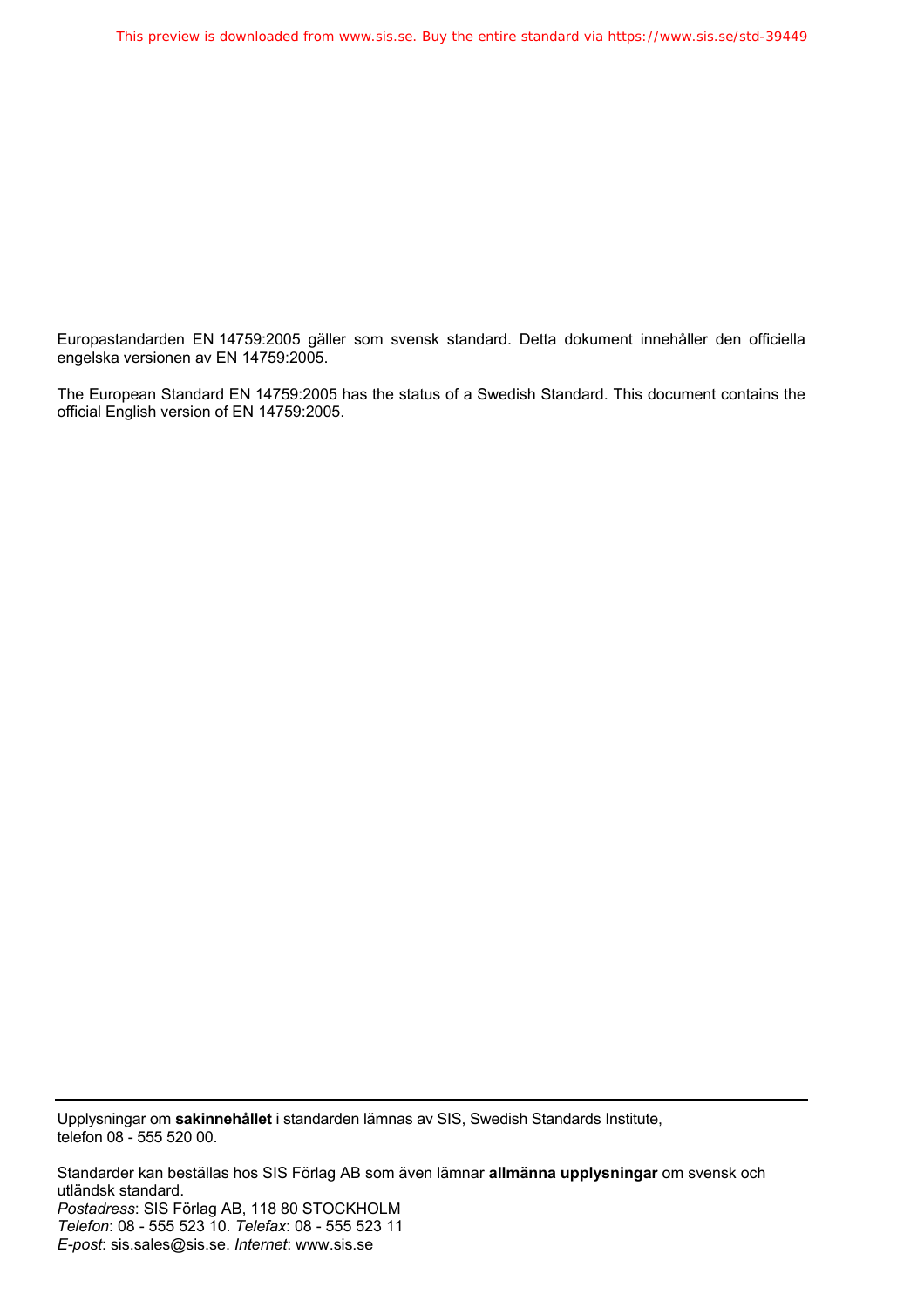# EUROPEAN STANDARD NORME EUROPÉENNE EUROPÄISCHE NORM

# **EN 14759**

April 2005

ICS 91.060.50; 91.120.20

English version

## Shutters - Acoustic insulation relative to airborne sound - Expression of performance

Fermetures - Isolation acoustique vis à vis des bruits aériens - Présentation de la performance

Abschlüsse außen - Luftschalldämmung - Angabe der Leistungen

This European Standard was approved by CEN on 28 February 2005.

CEN members are bound to comply with the CEN/CENELEC Internal Regulations which stipulate the conditions for giving this European Standard the status of a national standard without any alteration. Up-to-date lists and bibliographical references concerning such national standards may be obtained on application to the Central Secretariat or to any CEN member.

This European Standard exists in three official versions (English, French, German). A version in any other language made by translation under the responsibility of a CEN member into its own language and notified to the Central Secretariat has the same status as the official versions.

CEN members are the national standards bodies of Austria, Belgium, Cyprus, Czech Republic, Denmark, Estonia, Finland, France, Germany, Greece, Hungary, Iceland, Ireland, Italy, Latvia, Lithuania, Luxembourg, Malta, Netherlands, Norway, Poland, Portugal, Slovakia, Slovenia, Spain, Sweden, Switzerland and United Kingdom.



EUROPEAN COMMITTEE FOR STANDARDIZATION COMITÉ EUROPÉEN DE NORMALISATION EUROPÄISCHES KOMITEE FÜR NORMUNG

**Management Centre: rue de Stassart, 36 B-1050 Brussels**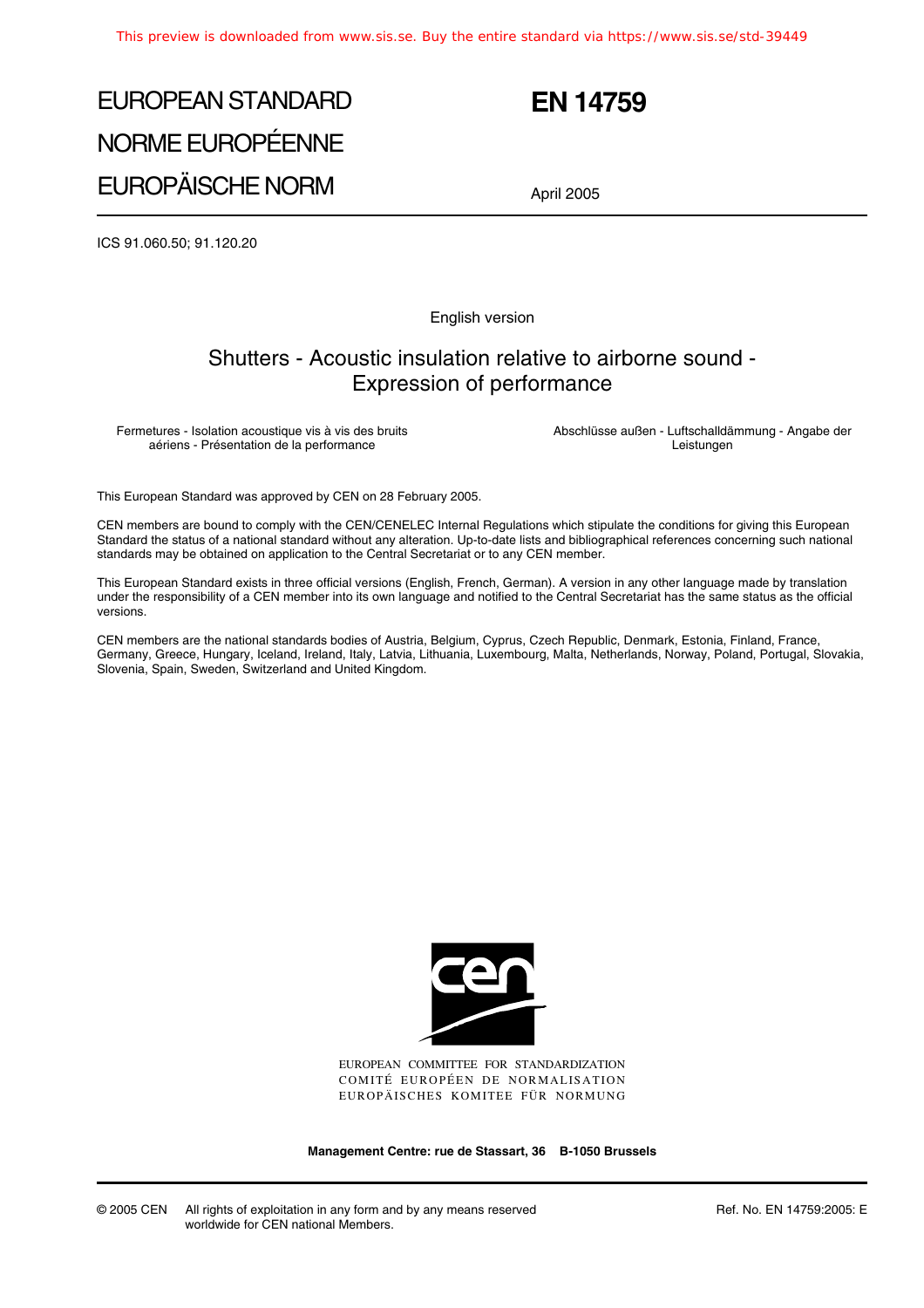### EN 14759:2005 (E)

# **Contents**

### Page

| 1                                            |  |  |
|----------------------------------------------|--|--|
| $2^{\circ}$                                  |  |  |
| 3 <sup>1</sup>                               |  |  |
| $\overline{\mathbf{4}}$<br>4.1<br>4.2<br>4.3 |  |  |
| 5 <sup>1</sup>                               |  |  |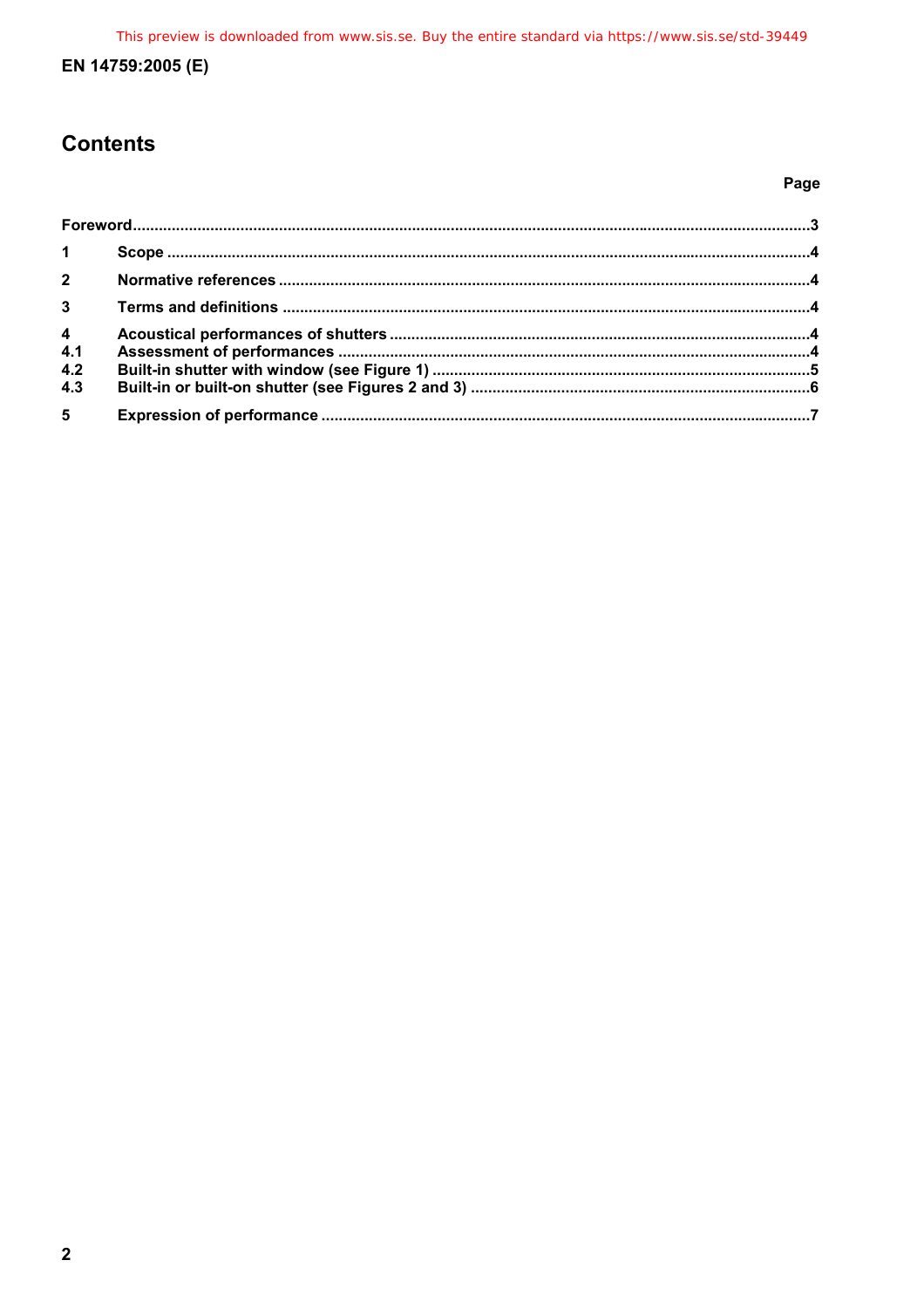# **Foreword**

This document (EN 14759:2005) has been prepared by Technical Committee CEN/TC 33 "Doors, windows, shutters, building hardware and curtain walling", the secretariat of which is held by AFNOR.

This European Standard shall be given the status of a national standard, either by publication of an identical text or by endorsement, at the latest by October 2005, and conflicting national standards shall be withdrawn at the latest by October 2005.

This document is part of a series of standards dealing with blinds and shutters for buildings as defined in EN 12216.

This European Standard specifies a method to define the sound reduction index of external shutters fitted to a window or a French window as a specific performance in complement of the intrinsic performances of EN 13659.

The specifications for size, boundary and mounting conditions related to laboratory tests are described in EN ISO 140-3.

According to the CEN/CENELEC Internal Regulations, the national standards organizations of the following countries are bound to implement this European Standard: Austria, Belgium, Cyprus, Czech Republic, Denmark, Estonia, Finland, France, Germany, Greece, Hungary, Iceland, Ireland, Italy, Latvia, Lithuania, Luxembourg, Malta, Netherlands, Norway, Poland, Portugal, Slovakia, Slovenia, Spain, Sweden, Switzerland and United Kingdom.